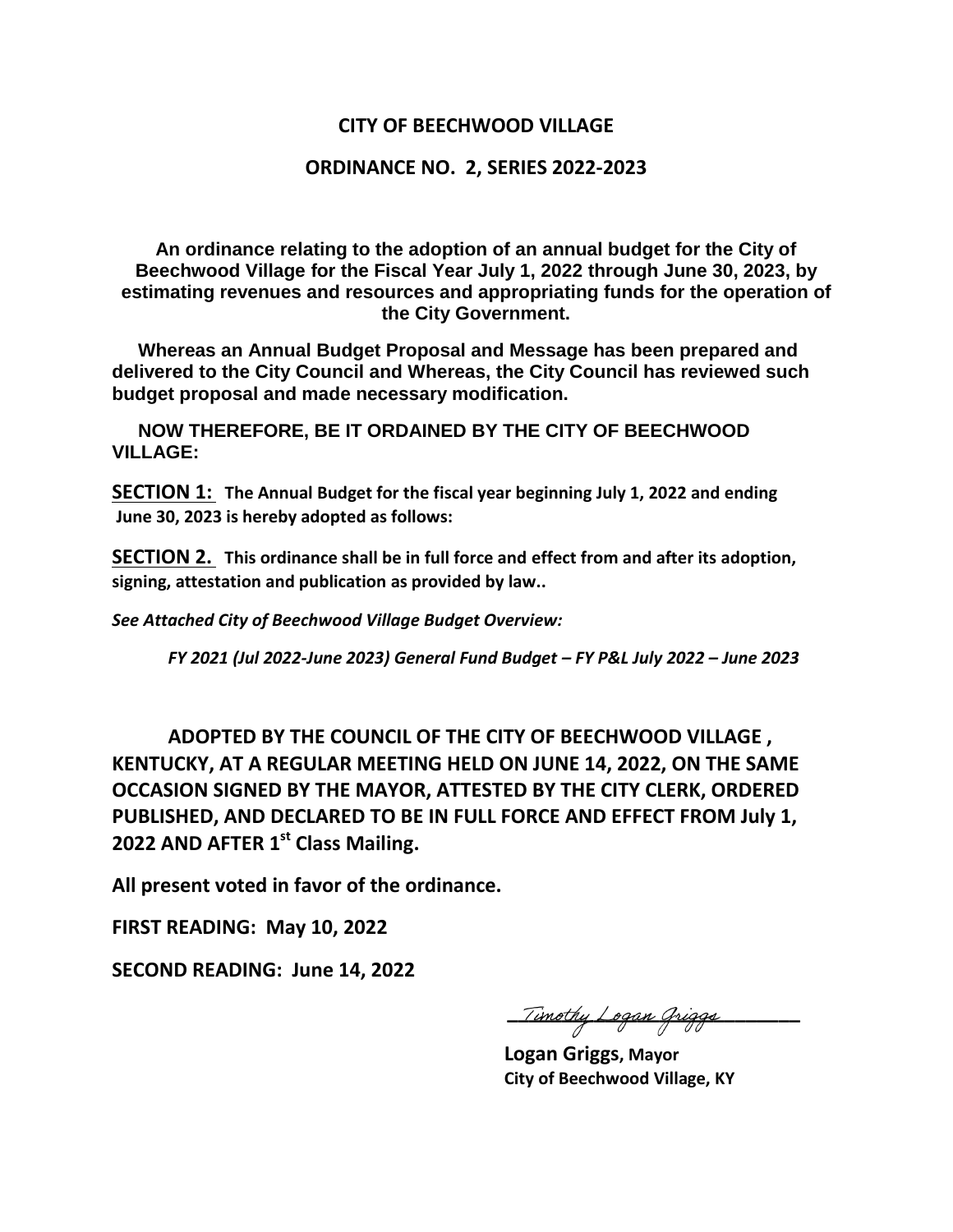**I HEREBY CERTIFY that I am the duly appointed and acting clerk in and for the City of Beechwood Village, a municipal corporation organized and existing pursuant to the laws of the Commonwealth of Kentucky, that the foregoing is a true and complete and accurate copy of Ordinance No.2 Series 2022-2023 said ordinance having been read a first time on the May 10, 2022 at a duly called and convened meeting of the City Council of said City, said ordinance having been read a first and second time and passed by vote of at least majority of members of said Council present on June 14, 2022; that thereafter said ordinance was submitted to the Mayor of said city; that said ordinance was passed by law by the following means, to-wit: Published and Mailed 1st Class in BWV Newsletter signature of said Mayor affixed thereto is genuine, that said ordinance is in full force and effect, and that it has not been amended or appealed.** 

**IN WITNESS WHEREOF, Cherie Brewer, Clerk, hereunto affix my signature on this, 14th day of June, 2022:** 

Cherie Brewer

 *Cherie Brewer, Clerk* **Cherie Brewer, Clerk City of Beechwood Village, Ky** 

**Vote:** 

| Mrs. Phyllis Skonicki, Council      | Yes $\sqrt{ }$ No          |  |
|-------------------------------------|----------------------------|--|
| Mr. Andrew Conlisk, Council         | Yes $\sqrt{}$ No $\sqrt{}$ |  |
| Mr. Kelly Carls, Council            | Yes $\sqrt{}$ No $\sqrt{}$ |  |
| <b>Mrs. Lora Coomes, Council</b>    | Yes $\sqrt{}$ No $\sqrt{}$ |  |
| Mrs. Mary-Gwynne Dougherty, Council | Yes $\sqrt{}$ No $\sqrt{}$ |  |
| Ms. Mary Ellen Baker, Council       | Yes $\angle$ No_____       |  |